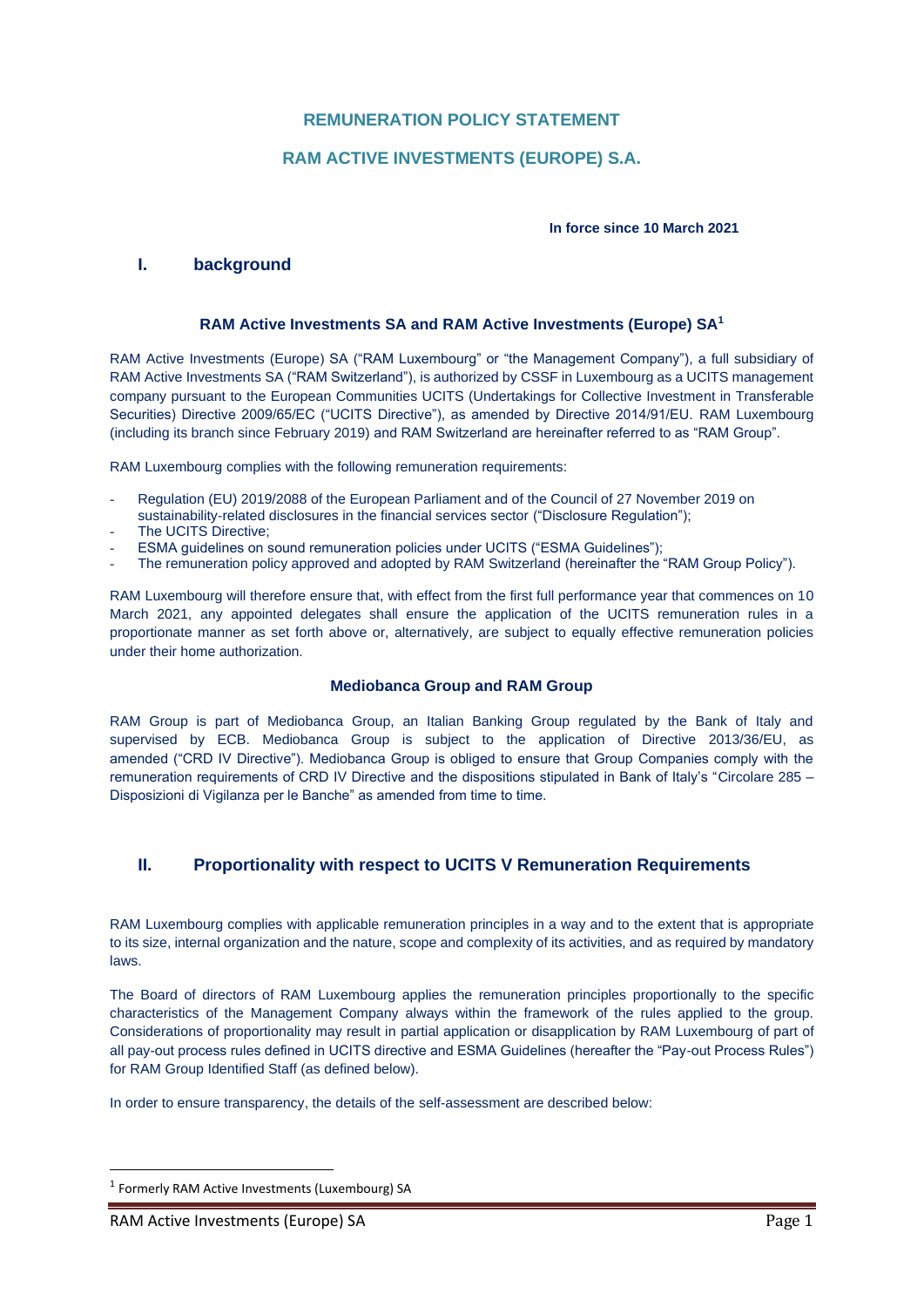- **A. Size of RAM Luxembourg** (figures as of 31 December 2020) o Assets under management for UCITS: 1 690 342 101 € [CHF 1 829 770 622] o Number of employees: 5 Full Time Equivalent o No subsidiary
- **B. Other proportionality elements** (additional non-exhaustive factors have been taken into account to confirm the presumption created by the size analysis)

*Internal organization* → RAM Luxembourg is a management company with the license of a management company subject to Chapter 15 of the Law of 17 December 2010 relating to undertaking for collective investments ("UCITS Management Companies"), i.e. Articles 6.2 and 6.3 of the UCITS Directive. RAM Luxembourg is internally governed with the exception to some functions which are outsourced to RAM Switzerland in Geneva and to other group related or external entities in- and outside Europe. Additionally, the senior management of RAM Group owns a stake in the firm, this would favour the partial application or disapplication of some or all of the Pay-out Process Rules on the grounds of proportionality in respect of the senior management, such as the requirement on ex-post incorporation of risk. In terms of internal organization, RAM Luxembourg is not listed on a regulated market, same for all its UCITs

*Nature, scope complexity of activities* → RAM Luxembourg currently manages 3 UCITS which implement a small number of investment strategies, including equity and fixed income, and invest in several regions and industry sectors. Its AuM is approximately 1 690 342 101 € as at 31 December 2020. The UCITS that it manages are all open-ended and the majority of them are non-complex as they are managed with nonsophisticated portfolio management techniques and use vanilla instruments. The investment strategies of the sub-funds incorporate sustainable characteristics in various degrees. The majority of them have limited use of leverage within the strict UCITs leverage limits (please refer to the relevant fund Prospectus or KIID for further information) and their global exposure is measured by the commitment or VaR approach. All of these funds are monitored for risk by RAM Group's Risk Management Function. They are subject to numerous investment restrictions and guidelines in accordance with UCITS rules and with their prospectuses. The portfolios are characterized by strict investment restrictions requiring considerable diversification, and the firm strives to limit the volatility of its portfolios. The UCITS sub-funds are registered for public distribution in various countries inside and outside of the European Union.

RAM Luxembourg benchmarks its size against other competitors. It takes into consideration the number of staff being smaller than most of its competitors in the market and the absence of subsidiaries.

Based on the self-assessment, it is deemed possible to partially apply or don't apply in full the UCIT pay-out rules because there is little evidence to demonstrate that RAM Luxembourg should be considered complex or big-scale. Taking account these principles of proportionality, RAM Group shall not apply the pay-out rules referred to in section B2 (Variable payment remuneration structure) and C below (Timescale for distribution and instruments) to a RAM Group Identified Staff provided that the relevant staff member's total remuneration is less than the materiality threshold stipulated in the RAM Group remuneration policy.

## **III. Remuneration governance**

#### **Sustainability integration**

For the sake of transparency and consistency with the Disclosure Regulation, incentive mechanisms are not designed to create risks to the environment or the society. Should any sustainability conflict be detected, the incentive mechanism will be modified to avoid any risk into the sustainability factors.

The SRI-CSR Committee (with expert members from RAM Luxembourg and RAM Switzerland) deals with ESG aspects at product and group level. This Committee meets on a regular basis and analyses the key sustainability elements from different angles.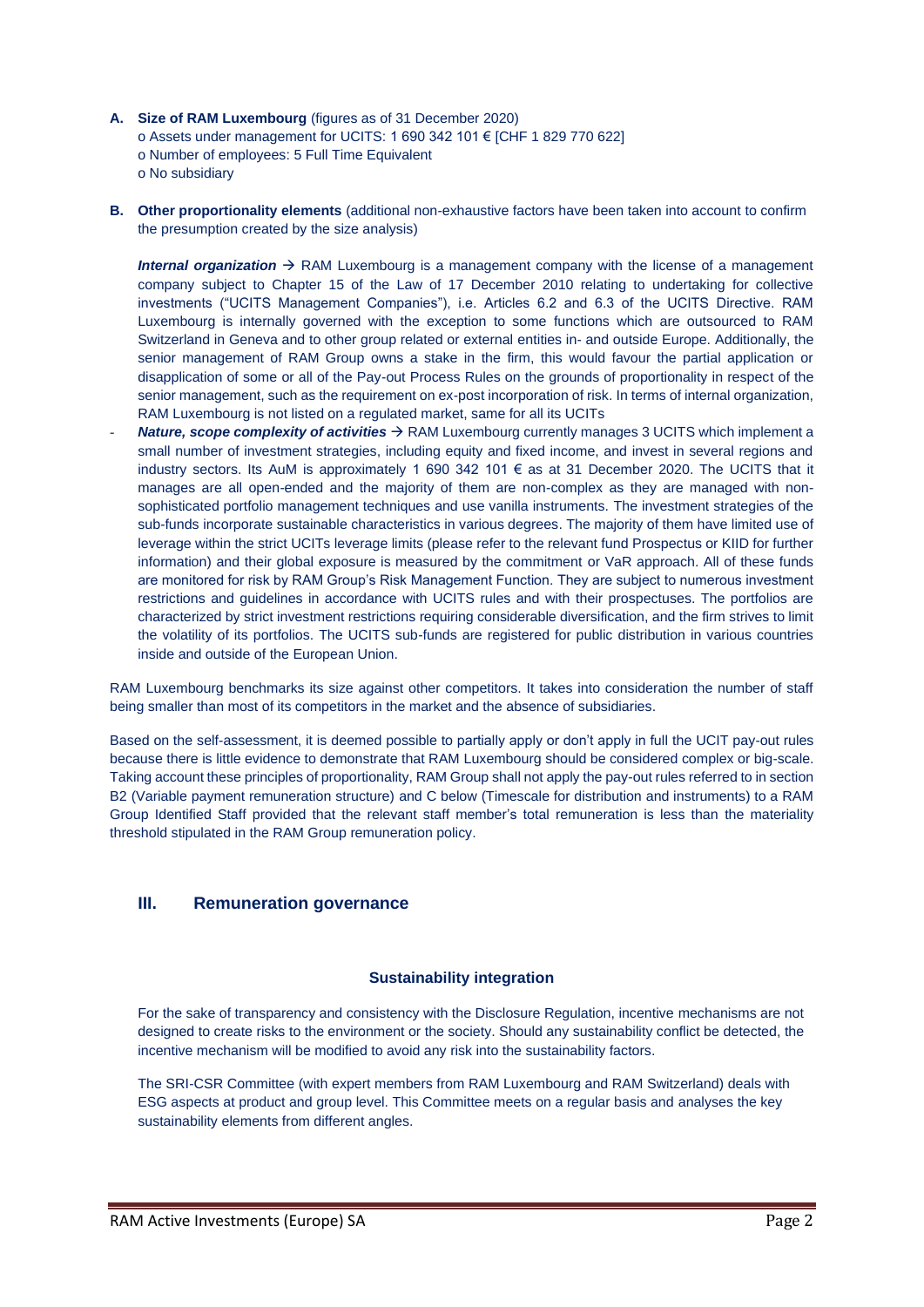#### **Remuneration Committee**

There is a RAM Group Remuneration Committee, constituted and organized as determined by the Board of directors of RAM Switzerland, which is composed of three non-executive members, the majority of whom shall be independent (from which a President is appointed).

In particular the Remuneration Committee shall ensure consistency between the policy and the business and interests of RAM Group and hence the funds it manages and the investors; review and assess the remuneration principles on an annual basis; review, prepare and make recommendations to the Board of directors of RAM Switzerland for the distribution of an overall bonus pool for both, RAM Group employees (including "RAM Group Identified Staff", as defined in Section V.) of each division within RAM Group, and those who are classified as Material Risk Takers at the Mediobanca Group level (defined in Section V. as "Mediobanca Group Material Risk"); review and make proposals for any necessary amendments to employee social benefit plans; conduct regular benchmarking activities; interact and liaise on a regular basis with Mediobanca's Group Central Functions to ensure sound and consistent overall governance.

#### **Mediobanca Group**

Mediobanca S.p.A. shall supervise and manage the process of defining Mediobanca Group Material Risk Takers and provide guidance and assistance in drafting remuneration policies. Furthermore, Mediobanca Group shall define the underlying principles of the incentive mechanisms for RAM Group members of staff identified as Mediobanca Group Material Risk Takers, leaving the specific decisions to the respective Board of Directors and/or Executive Committee at RAM Group level.

#### **Control functions**

Control functions within the meaning of this principle include all senior officers responsible for quantitative or qualitative risk management or risk control, legal, compliance, actuarial, internal audit or internal control systems. Remuneration schemes for control functions should not create incentives that may lead to conflicts of interest within these functions. The calculation of variable remuneration of these employees should be dependent on objectives linked to their specific functions and not on the performance of the business units, specific products, or transactions these functions monitor. The total remuneration of the control functions must be sufficient in order to attract qualified and experienced persons. The independence of the control functions of RAM Luxembourg is guaranteed by functional reporting to the Board of Directors of RAM Luxembourg. This governance system ensures that remuneration decisions are made independently and objectively. According to the CSSF Circular 10/437 the implementation of the remuneration policy shall be subject, at least on an annual basis, to central and independent internal review by control functions for compliance with policies and procedures defined by the board of directors.

Mediobanca S.p.A. shall supervise and manage the process of defining Mediobanca Group Material Risk Takers and provide guidance and assistance in drafting remuneration policies. Furthermore, Mediobanca Group shall define the underlying principles of the incentive mechanisms for RAM Group members of staff identified as Mediobanca Group Material Risk Takers, leaving the specific decisions to the respective Board of Directors and/or Executive Committee at RAM Group level.

## **IV. General remuneration principles and elements of remuneration**

### **A. Scope and principles**

RAM Luxembourg, within the framework of RAM Group, acknowledges the Mediobanca Group Remuneration Policy as approved at the annual general meeting of Mediobanca, and approves and adopts the RAM Group remuneration policy. In the event of conflicting provisions, those of the Mediobanca Group Remuneration Policy applying to Mediobanca Group's companies operating in the UCITS asset management sector prevail for applicable provisions.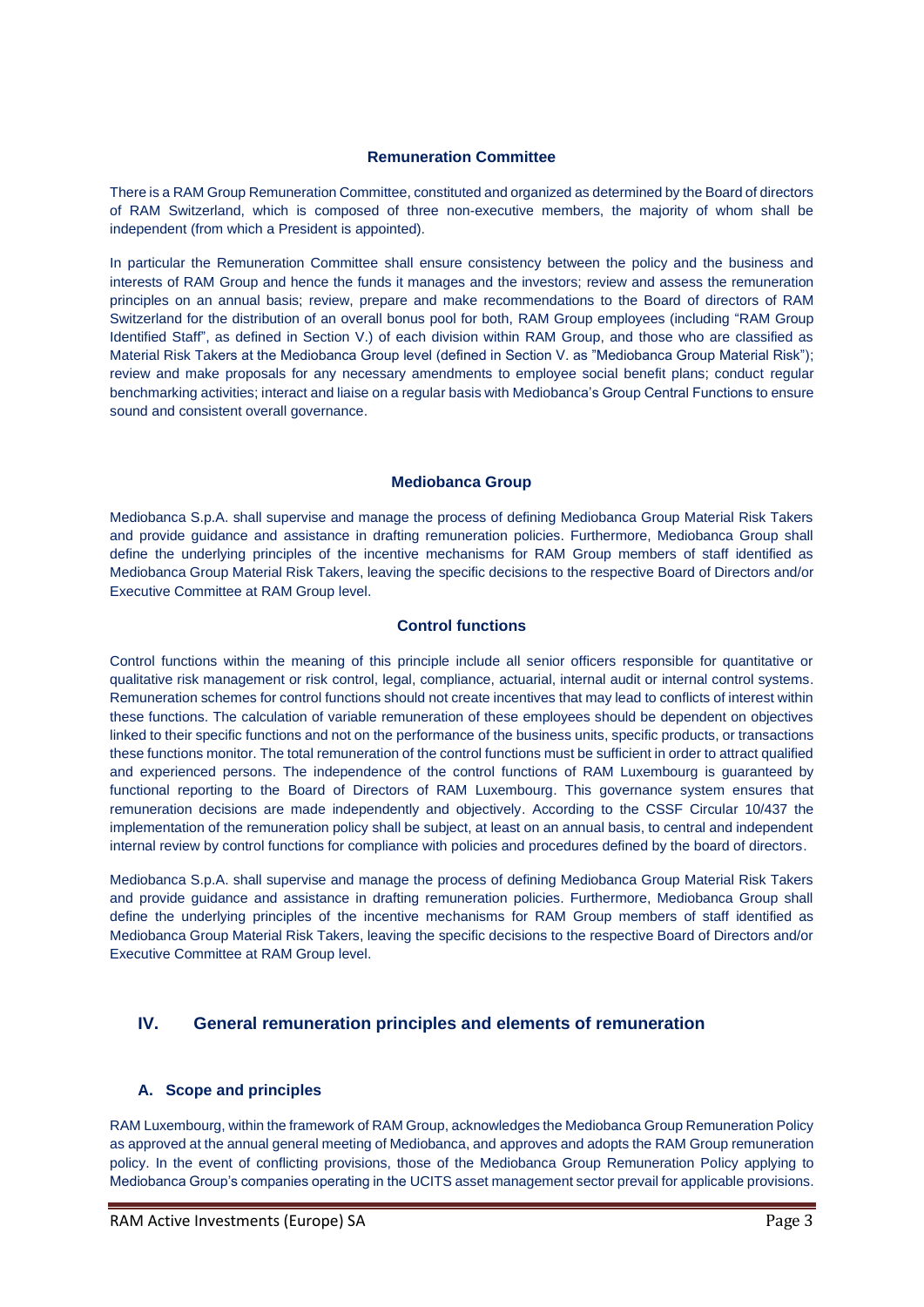Consistently with the RAM Group remuneration policy, RAM Luxembourg aims to:

- Ensure that remuneration is in line with the business strategy, objectives, values and interests of the own Management Company, RAM Group and the undertakings for collective investment in transferable securities (hereafter "UCITs") RAM manages and the investors of such UCITs;
- Discourage risk-taking which is inconsistent with the risk profiles, rules or articles of incorporation of the UCITs managed by RAM Luxembourg;
- Ensure consistency with and promotion of sound and effective risk management to avoid excessive risk taking;
- Avoid or manage conflicts of interest and sustainability risks

## **B. Pay mix**

A RAM Luxembourg employee's total compensation may consist of four elements:

- *Fixed remuneration* (mainly determined on the basis of the function of the employee, reflecting professional experience, responsibility and job complexity),
- *Variable remuneration* (mainly determined on overall performance, the performance of the employee's business division or entity, the performance related to sustainability objectives and the employee's individual performance),
- *Benefits* (mainly consist in pension and insurance schemes) and
- *Stock option or stock programs* (available to some employees).

Overall total compensation is appropriately structured between fixed and variable remuneration operating in a fully flexible variable remuneration policy. Section VI "Variable component structure" describes the criteria and means of deferral if any in more detail.

## **V. Identified Staff**

### **A. Scope of the RAM Group Identified Staff under the UCITS Directive**

All Luxembourg employees who could potentially have a substantial material impact on the risk profile of RAM Group and/or the UCITS funds managed are identified in the list below. These employees shall be considered "*RAM Group Identified Staff*" and shall be mapped in line with the criteria set out in UCITS Directive and ESMA Guidelines.

The criteria adopted to identify RAM Group Identified Staff are both qualitative and quantitative. They are linked to the role covered by the employee, control units and the total remuneration of the individual.

The *RAM Group Identified Staff* comprises the following employee categories:

- The members of the RAM Group Executive Committee;
- The heads of investment management business units within RAM Group;
- UCITs managers;
- RAM Group senior staff members who carry out independent control functions, e.g. functions of compliance, risk management and finance controlling; and
- Any RAM Group employee receiving total remuneration that takes them into the same remuneration bracket as senior management and key risk takers.

The performance-based remuneration of *RAM Group Identified Staff* is awarded in a manner which promotes sound risk management and does not induce excessive risk-taking. This is ensured by the specific pay-out rules referred to below in Section VI which are applicable to the variable remuneration of RAM Group Identified Staff and subject to the application of the proportionality principles.

## **B. Mediobanca Group Material Risk Takers**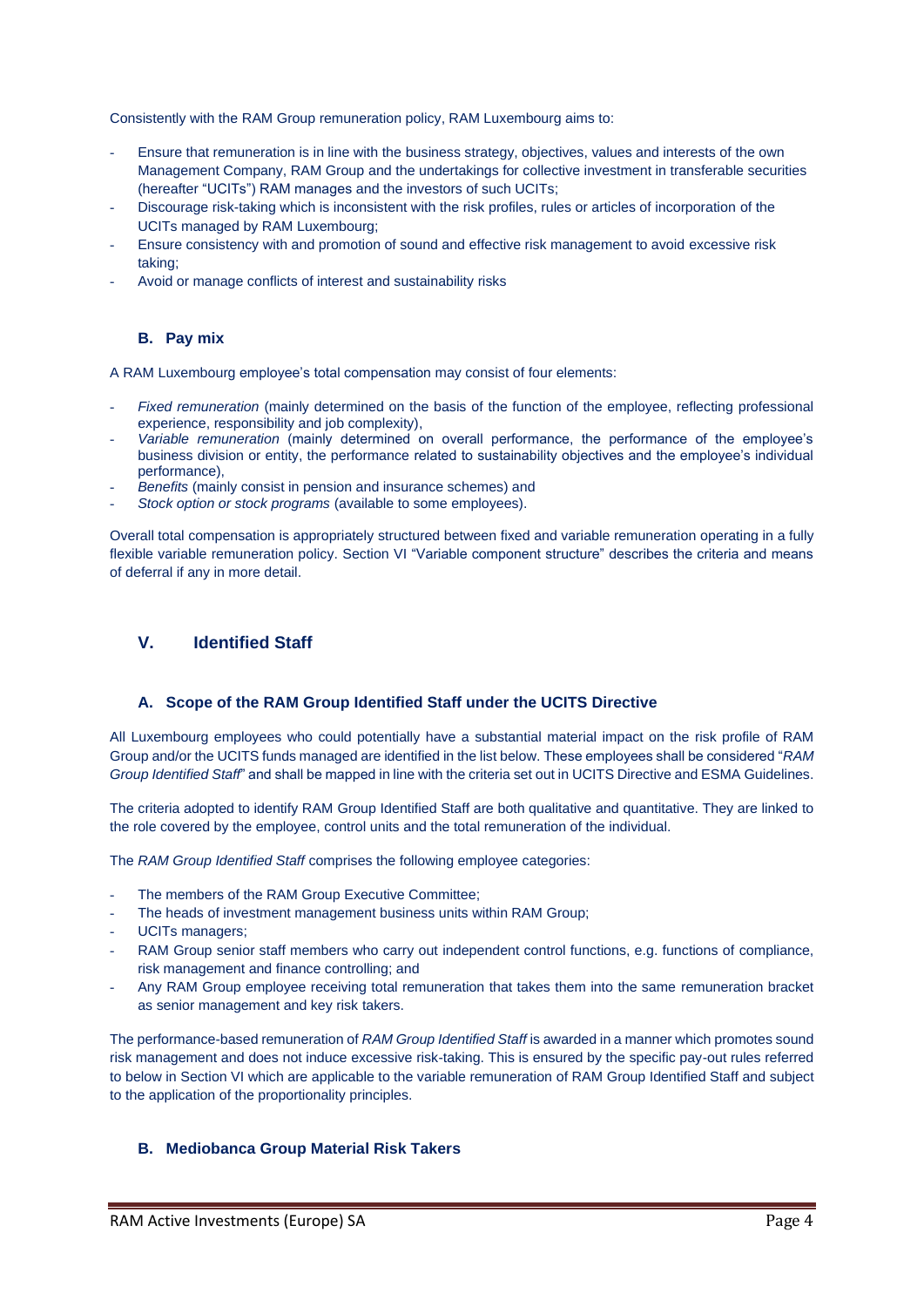The variable remuneration of RAM Group employees identified as "Mediobanca Group Material Risk Takers" is subject to the limitations imposed by mandatory provisions of the CRD IV Directive which have been specified in the Mediobanca Group Remuneration Policy, as incorporated in the RAM Group Remuneration Policy.

# **VI. Variable Component Structure**

## **A. Guaranteed remuneration**

RAM Luxembourg does not provide guaranteed variable remuneration except exceptionally one-off payments in very specific case scenarios limited to the first year of engagement.

## **B. Variable Remuneration Payment Structure**

The Variable Remuneration Payment structure depends on the status of the employees (whether or not they are considered RAM Group Identified Staff and/or Mediobanca Group Material Risk Takers).

In line with market practice and the practice of the Mediobanca Group, a minimum threshold has been introduced for the variable component below which no deferral mechanisms are applied.

**B.1** RAM employees with awarded variable remuneration below or above the threshold determined by the Remuneration Committee who are not included in the definition of RAM Group Identified Staff and/or Mediobanca Group Material Risk Takers are paid respectively 100% in cash up front or receive 30% of the variable remuneration deferred pro rata with a three year vesting period depending on the specific amount awarded.

**B.2** RAM employees included in the definition of RAM Group Identified Staff, and/or Mediobanca Group Material Risk Takers with awarded variable remuneration up to a threshold determined by the Remuneration Committee, shall receive 50% of the variable remuneration in cash and, 50% in variable instruments after ex-post risk adjustment metrics if applicable.

## **C. Timescale for distribution and instruments/Cap on variable remuneration**

#### **Material Risk Takers at the Mediobanca Group Level / RAM Group Identified Staff**

For any Mediobanca Group material risk takers/RAM Group Identified Staff, there is 60% of upfront component and a 40% deferral amount (cash and funds/units/instruments) over a three years' deferral period. The upfront and deferred equity component is subject to a one/two-year holding period.

With respect to the Mediobanca Group material risk takers/RAM Group Identified Staff and subject to the applicable regulations and Mediobanca Group Remuneration Policy, a CAP on variable remuneration is set at 5 times of the employee's fixed remuneration.

The variable component is also subject to gates, as well as malus and clawback mechanisms in accordance with the RAM Group remuneration policy. Such mechanisms, like all ex-post corrections (i.e. on incentives already approved and/or disbursed), may lead to a significant reduction in or cancellation of the variable component itself.

#### **D. Early termination – severance**

RAM Luxembourg ensures that all severance payments made to Identified Staff :

- (1) reflect sustainable performance achieved over time and
- (2) ensure that they do not reward failure

(3) are in line with RAM Group Remuneration Policy regarding termination and severance payments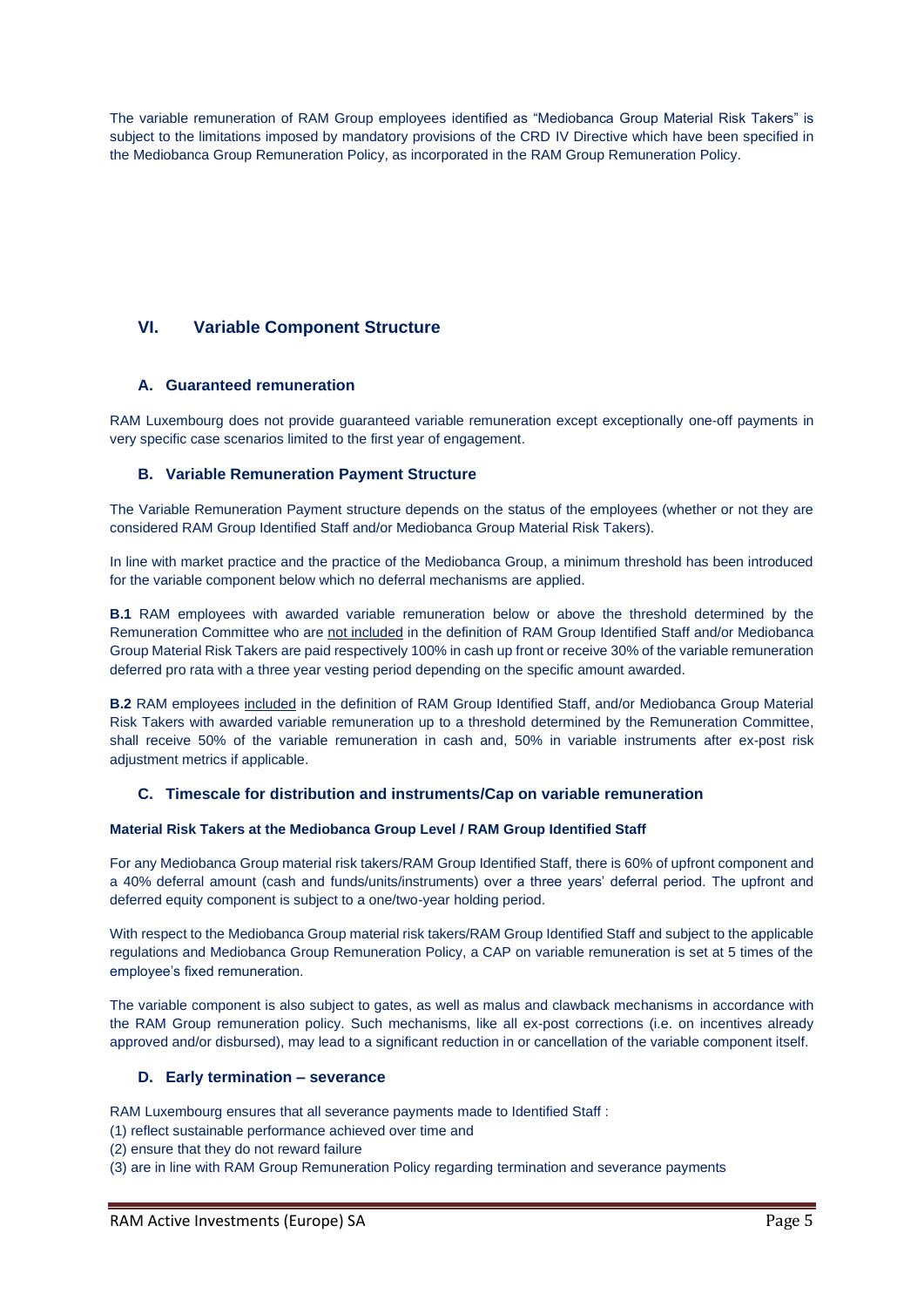### **E. Retention payment**

Retention payments are permitted only under exceptional circumstances wound down or undergoing a major reorganization and for retention of key identified staff on risk and/or value preservation grounds upon decision of the RAM Group Board of Directors.

# **VII. Calculation of variable remuneration - the bonus pool - correlation between risk and performance**

#### **A. Mediobanca Group Material Risk Takers**

Distribution of the bonus pool for Mediobanca Group Material Risk Takers only takes place if the following indicators or "gateways" are met:

a) Capital adequacy and liquidity requirements<sup>2</sup> indicated by the risk metrics adopted in the Risk Appetite Framework<sup>3</sup> approved by the Board of Directors, which are the primary indicators taken into consideration in the ICAAP;

b) Positive operating profit delivered at Mediobanca Group level.<sup>4</sup>

The Mediobanca Group Board of Directors, at the Mediobanca Group Chief Executive Officer's proposal and with the Mediobanca Group Remunerations Committee in favour, may authorize payment of a bonus pool for Mediobanca Group Material Risk Takers for retention purposes even if the gateways have not been met.

## **B. RAM Group Identified Staff**

a) The distribution of a bonus pool for RAM Group Identified Staff is dependent on the following indicators or "gateways" being met:

- Positive operative profit delivered at RAM Group level
- Capital adequacy requirement at RAM Group level
- b) Calculations of variable remuneration and divisional bonus pools:

RAM group dedicates itself to collective asset management by managing a fund portfolio. Therefore, the variable component is predominantly established on a quantitative basis according to the actual profitability of the Company, taking into account any risk alignments.

<sup>2</sup> *CET 1 ratio, leverage ratio, AFR/ECAP, liquidity coverage ratio, net stable funding ratio, retail funding ratio.*

<sup>&</sup>lt;sup>3</sup> The Risk Appetite Framework identifies the risks which the MedioBanca Group is willing to take, and for each risk defines the objectives *and limits in normal and stressed conditions, identifying the management actions necessary to bring the risk back within the set limit. It is based on assessment of the principal risk drivers to which the Bank is exposed, both macroeconomic and specific. The RAF is subject to ongoing fine-tuning and update, in line with the continual changes in the risk metrics and analysis methodologies adopted, not to mention to the regulatory framework and the corporate processes with which it is integrated.*

<sup>4</sup> *Total income less operating costs and loan loss provisions, as shown in the consolidated restated financial statements*